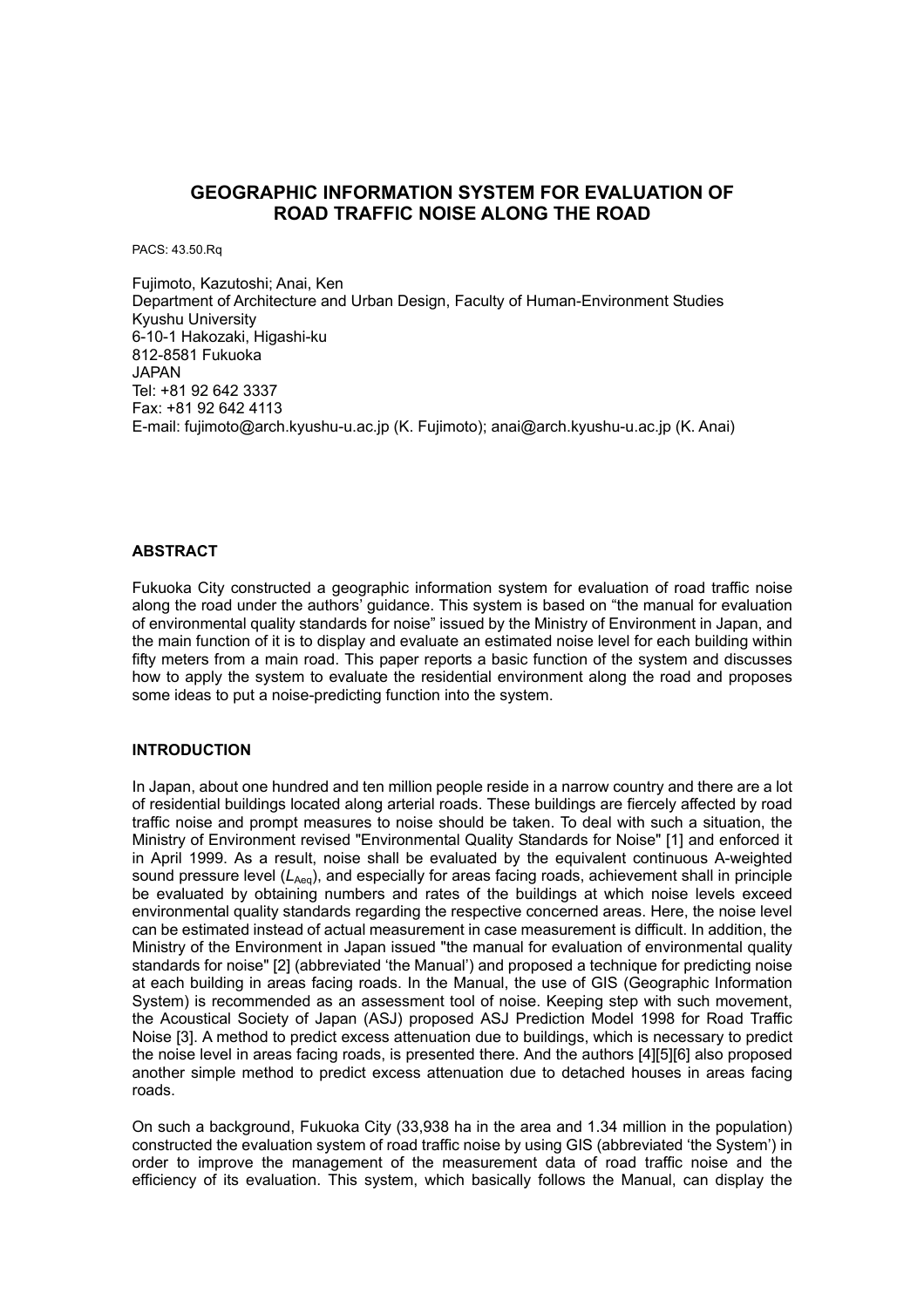noise level and the achievement of environmental quality standards of each residential building located along roads in Fukuoka on a map in GIS. It enables us to understand the noise distribution and the achievement of environmental quality standards on the whole area of Fukuoka City, and is expected to be an effective tool to examine the measure to noise comprehensively.

This paper introduces the outline of the System and discusses how to apply it to predict and evaluate road traffic noise.

## **FUNCTION OF THE SYSTEM**

Noise Prediction Method In The Manual Fig.1 shows the outline of predicting method of road traffic noise at each building in areas facing roads proposed in the Manual. Firstly noise level at roadside is obtained by the measurement, and then noise level in each residential building located within 50m from the road is estimated based on it. The estimation is, as shown in Fig.1, executed from the parameters such as the situation of buildings adjacent to the road, the density of buildings on the area, and the prospective angle to the road from a predicting point.

Basic Data The basic data used in the System is shown in Table 1. The geographic data is data to draw a map of Fukuoka City. It consists of a background (boundary and district of Fukuoka City, etc.), building data (shape, coordinates, type, etc.), and road data (name, kind, road center, and road edge, etc.). These are obtained from topographical maps of a scale of 1 to 2,500 in 1998 version issued by Geographical Survey Institute of Ministry of Land, Infrastructure and Transport. The investigated data is obtained from the investigation that Fukuoka City performed deliberately on the purpose of the System. It consists of road information (width of sidewalk, number of lanes, etc.), measured noise levels at roadside, traffic data (traffic volume in each type of vehicles) and others (photograph of the current state of investigation points, etc.). The data for estimation is data which are necessary to estimate the noise level in each building located within 50m from the road. It consists of the town block which is a base unit for noise estimation, noise parameters (prospective angle to the road from a predicting point and the density of buildings on the area, etc.) and others (the environmental quality standards, etc.).

Setting Of Road-Section 291 road-sections with a length of 422.1km in total were selected as an evaluation target from national roads, prefecture roads and city roads with more than four lanes which are specified for the census of road traffic. The selection was done so that each road-section might have a fixed condition through the section in consideration of the location of intersection, branch, traffic signal and the point in which the number of lanes or the pavement condition of road is changed.



Fig. 1. Outline of predicting method of road traffic noise proposed in the Manual [2].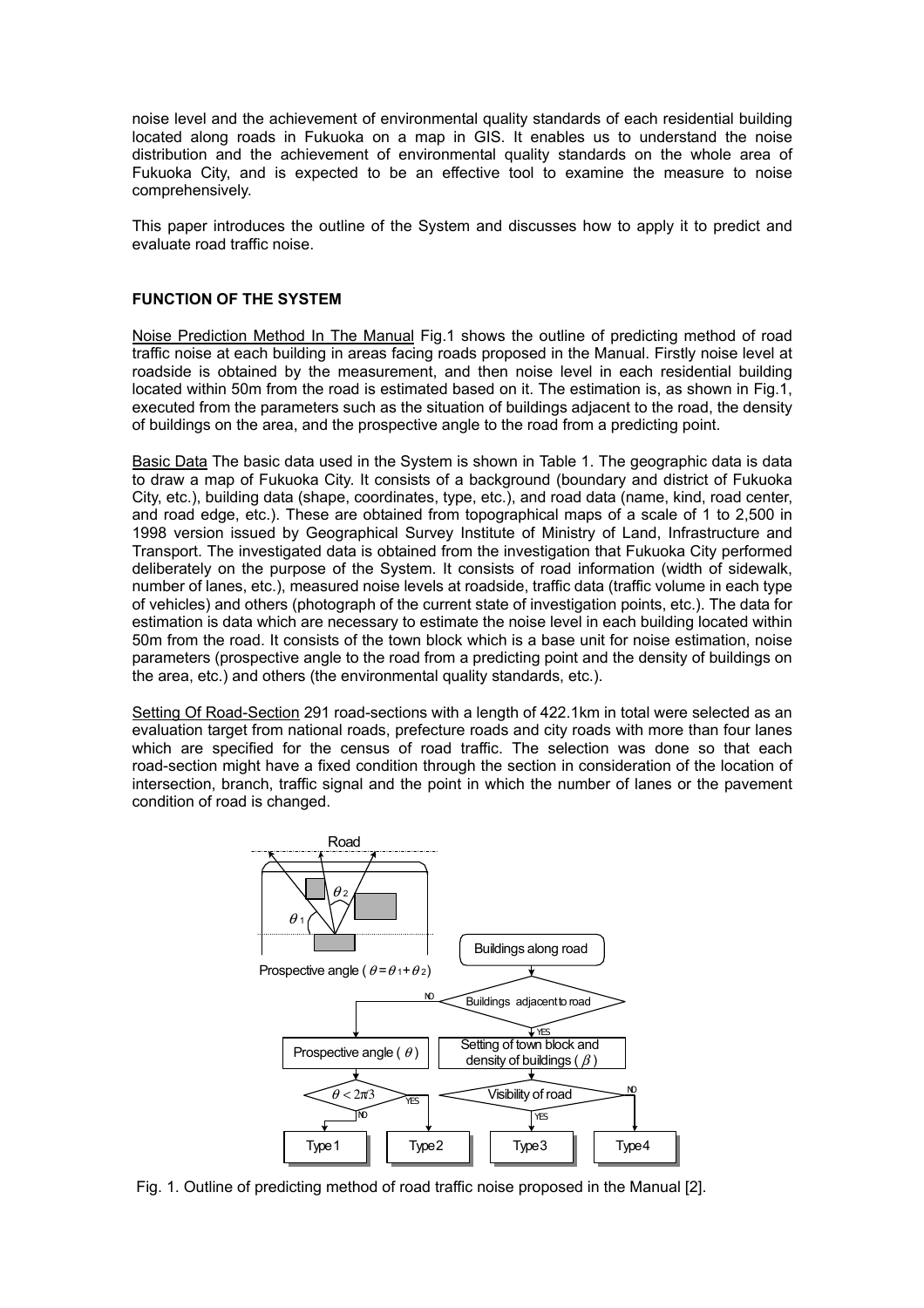Table 1 Basic data in the System.

| Geographic data     | Background (boundary and district of Fukuoka City, etc.), Building data (in each<br>evaluation area and in the whole area of the city, etc.), Road information (name,<br>kind, road center, road edge, etc.)                                                                                |
|---------------------|---------------------------------------------------------------------------------------------------------------------------------------------------------------------------------------------------------------------------------------------------------------------------------------------|
| Investigated data   | Road information (width of sidewalk, number of lanes, running direction for each<br>time zone, traffic light, etc.), Measured noise levels at roadside, Traffic data (traffic<br>volume in each type of vehicles), Others (photograph of the current state of<br>investigation point, etc.) |
| Data for estimation | Parameters for noise estimation (prospective angle, the density of buildings on the<br>area, etc.), Estimated noise level, Others (the environmental quality standards, etc.)                                                                                                               |

Setting of Town Block According to the Manual, each road-section was divided into town blocks so that the density of buildings in each town block might be constant. At this time, each region delimited by roads was considered to be a separate block.

Evaluation Points Each evaluation point was assumed to be a point of 1.2m in height from ground. Neither the height nor the altitude of buildings is considered in the System.

Basic Function Of The System Main function of this system is to display the measured noise level at roadside and its evaluation of environmental quality standards, the noise level (estimated based on the Manual) of each residential building located within 50m from the road and its evaluation of the environmental quality standards, and the evaluation of environmental quality standards of a town block. Some examples are shown as follows.

Fig.2 shows 351 measuring points and the ranks of measured noise levels (L<sub>Aeq</sub>) divided in 5dB step. And Fig.3 shows the evaluation of the environmental quality standards after each measured value was collated with the criteria. It is found that the noise level in daytime exceeds 70dB and the noise levels in both daytime and nighttime exceeds the criteria in half of road-sections.

Fig.4 shows the rank of noise level divided in 5dB step, which was estimated from the measured value at roadside, at each residential building located within 50m from the road. And Fig.5 shows the evaluation of the environmental quality standards after each estimated value was collated with the criteria. In this example, the noise level exceeds 70dB and also exceeds the criteria in both daytime and nighttime in almost all the buildings facing the road.



Fig.2. Measured noise levels (L<sub>Aeq</sub>) at roadside.



Fig.3. Evaluation of environmental quality standards at roadside.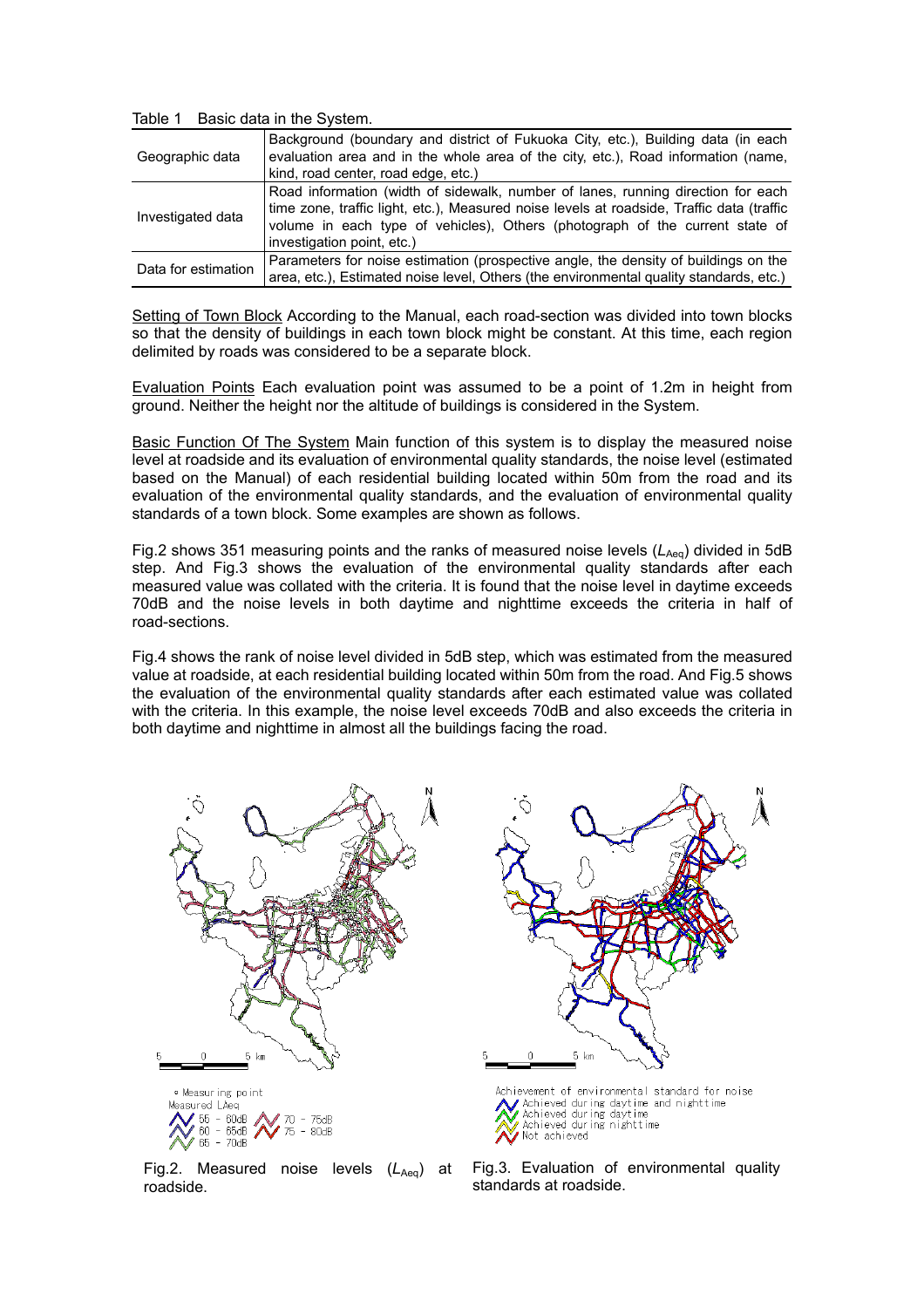## **APPLICATION OF THE SYSTEM**

The most distinguished feature of GIS is that GIS can easily display data on a map and connect and pull up target data by their attributes. Some ideas to apply the System to the measure to road traffic noise at areas along roads by using such feature were discussed as follows.

Display Of Road At Which Noise Level Is High It is an appropriate policy to give priority to the road at which the noise level is high when the measure to noise in areas along roads is examined. The System can search easily the road-sections which has high noise level as an attribute. As a result by connecting the searched road-sections, the roads at which the noise level is high is revealed. Fig.6 shows an example of searched roads on condition that the noise level in daytime is 70dB or more. National roads No.3 and No.202 which are main arterial roads in Fukuoka City were pulled up.

Evaluation Corresponding To Usage Of Building In the Environmental Quality Standards for Noise, six kinds of criteria are provided according to a regional type (patterns AA, A/B, C) and time zone (daytime, nighttime), and the System conforms to this standard (actually only four kinds because there is no AA pattern in Fukuoka City). However, finer evaluations corresponding to the real situation is necessary in order to apply the System to the environmental preservation in the areas along roads. For example, medical facilities and educational facilities need more quiet environment than ordinary houses.



Fig. 4. Estimated  $L_{Aeq}$  at residential buildings.



Fig. 6. Roads where L<sub>Aeq</sub> is 70dB or more. Fig. 7. Example of hospital pulled up.





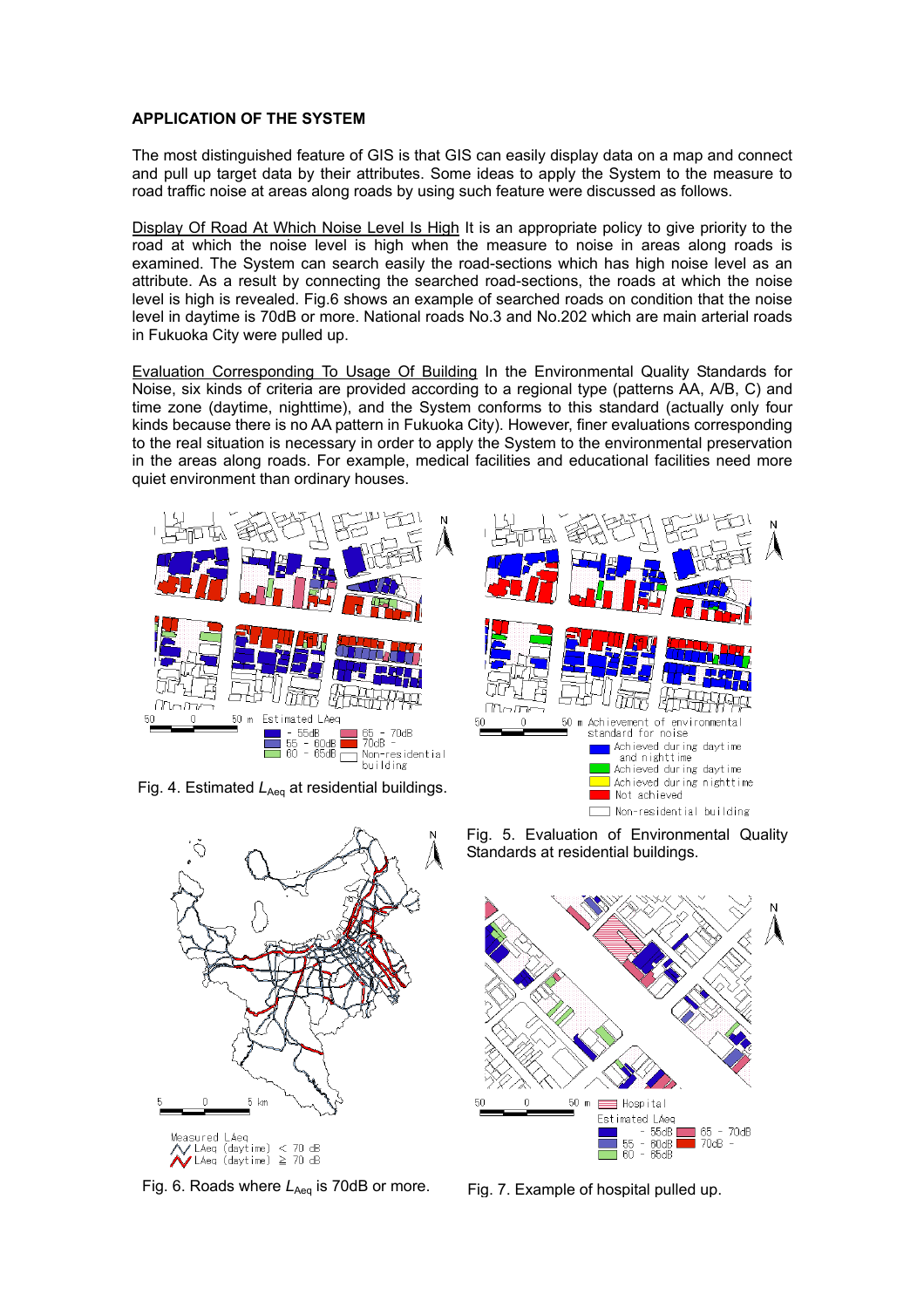Fig.7 shows an example of hospital pulled up. L<sub>Aeq</sub> in daytime of this hospital is, as shown in the figure, estimated to be 65dB. This is under the criterion of areas facing roads (70dB), and consequently the environmental quality of this hospital is evaluated as 'achieved'. However, pulling up this hospital as facilities in which quietness is required reveals that it is a specified building to which the measure to noise should be taken.

Such a function can be realized only by adding a kind of building to the attribute data of buildings.

Application To Sound Insulation Design Since the noise level in each building is individually estimated in the System, the amount of necessary sound insulation in each building can be obtained by adding the indoor permissible noise level to the attribute data of buildings. It can present an appropriate measure to noise in each building.

Fig.8 shows an example of necessary sound insulation of buildings, in which the ranks divided in 5dB step are illustrated. It can be found that sound insulations of about 30dB and about 10dB in the area near the road and at the point 50m apart from the road are required respectively.

Evaluation Corresponding To Resident In addition, it becomes possible to evaluate the noise corresponding to residents by adding resident's information to the attribute data of buildings. For instance, an idea to pull up the houses where pregnant women or senior citizens reside as buildings where the measure to noise should be taken is considered.

## **NECESSITY FOR EXPANSION OF THE SYSTEM**

The present system displays the inputted data and compares them with the criteria of the environmental quality standards. These functions are realized only by basic functions of GIS.

To estimate the noise level for each house, it is necessary to input the parameters required for the prediction into the System by handwork and calculate the noise value independently from the GIS system. Therefore, it is impossible to apply the present system to predict the noise level due to the changes of environmental conditions along the road such as traffic volume and buildings along the road or the construction of a new road.

However, a function of noise estimation is indispensable in order to apply the System to examine the measure to noise along the road. Then, concrete functions required for it is discussed as follows.

Generation Of Parameters Required For Noise Prediction As for the method for noise prediction in areas facing roads, the Manual issued by the Ministry of Environment in Japan [2], the ASJ Model 1998 [3] and the authors' method [4][5][6] are well known. For the predicting calculation, the above methods need the parameters such as the distance between an evaluation point and a sound source or a road, the density of buildings, the distinguish proximate buildings from back ones and the prospective angle to the road from a predicting point. Among them, the distance and the area can be generated by the basic function of GIS, but the angle and the parameters that require judgment cannot be obtained.

To make the System applicable to noise prediction, a function to generate the parameters required for noise prediction from the GIS data such as road information and building data must be equipped in the System.

Estimation Of Noise Level At Higher Point Since a lot of mid-to-high-rise houses exists along the road, the estimation of the noise level at points higher than 1.2m is required in order to estimate individual noise level in each story.

As for the method to predict noise level at higher points, ASJ Model 1998 and the authors' method are well known. However, ASJ Model 1998 is not suitable for estimating the noise level of each building, because it aims at estimating an average value over the evaluation area.

An example of noise distribution along the road predicted by the authors' method is illustrated in